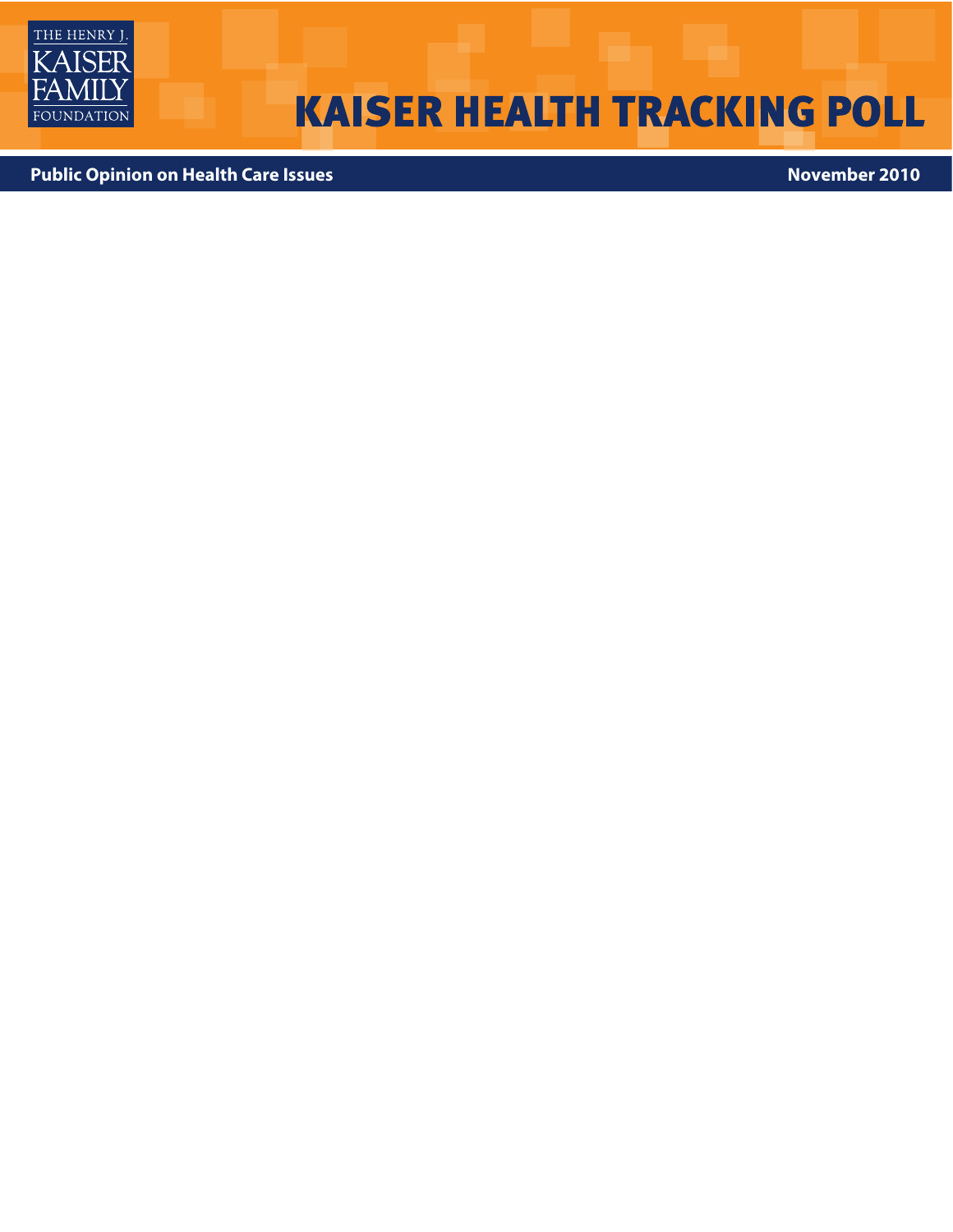| TOP TWO FACTORS IN THE VOTE: ECONOMY AND PARTY HEAD THE LIST |                   |                                 |                                   |  |
|--------------------------------------------------------------|-------------------|---------------------------------|-----------------------------------|--|
| <b>Total Mentions of Each Factor</b>                         | <b>All voters</b> | <b>Voted</b><br><b>Democrat</b> | <b>Voted</b><br><b>Republican</b> |  |
| Economy/Jobs                                                 | 29%               | 24%                             | 34%                               |  |
| Vote based on political party                                | 25                | 30                              | 23                                |  |
| Candidate attributes/performance                             | 21                | 25                              | 17                                |  |
| Health care/Health care reform                               | 17                | 13                              | 21                                |  |
| <b>Budget deficit/Government spending</b>                    | 9                 | 3                               | 15                                |  |
| Dissatisfied with government/way Washington works            | 8                 | 4                               | 12                                |  |
| Taxes                                                        | 5                 | 4                               | 6                                 |  |
| Didn't name specific factor*                                 | 16                | 19                              | 10                                |  |

To the extent people were thinking about health reform at the voting booth, it appears the law's opponents had an advantage over its supporters. Nearly six in ten (59 percent) of the "health care voters"2 who said that reform was one of the top two factors influencing their vote backed a Republican candidate for Congress, compared with 44 percent of other voters. Fifty‐six percent of those who say their voting decision was driven in part by health care say they have a "very unfavorable" view of the health reform law (compared

\*Includes "No particular issues/Everything/Don't know/Refused." Only responses of 5% or more among all voters shown.

to a third of other voters), and similar shares say they expect their own families (56 percent) and the country as a whole (58 percent) to be worse off under the law. Nearly half (49 percent) of those who voted with health care on their minds say they are angry about the law. A similar share (45 percent) say they want the entire law repealed, while another quarter (26 percent) say they want parts of the law repealed. A quarter of these voters want to keep the law as it is (11 percent) or expand it (15 percent), fewer than the almost four in ten of non-health care voters who say the same (38 percent).

Demographically, health care voters look similar to other voters, and despite pre‐election speculation that seniors angry about health reform would show up at the poll in droves, health care voters are no more likely than other voters to be age 65 and older (24 percent vs. 23 percent). In terms of their party identification, health care voters are about equally likely as nonhealth care voters to identify as Republican (35 percent vs. 30 percent), but they are nearly twice as likely to be Republicanleaning independents (21 percent vs. 12 percent).

| PROFILE OF HEALTH CARE VOTERS: MORE REPUBLICAN, MORE PESSIMISTIC ABOUT REFORM LAW |                                                                      |     |  |  |  |
|-----------------------------------------------------------------------------------|----------------------------------------------------------------------|-----|--|--|--|
|                                                                                   | <b>Percent of health care voters who Percent of other voters who</b> |     |  |  |  |
| <b>Voted for:</b>                                                                 |                                                                      |     |  |  |  |
| The Democratic candidate                                                          | 35%                                                                  | 44% |  |  |  |
| The Republican candidate                                                          | 59                                                                   | 44  |  |  |  |
| Say they are:                                                                     |                                                                      |     |  |  |  |
| Tea Party supporter                                                               | 49%                                                                  | 33% |  |  |  |
| Enthusiastic about health reform law                                              | 25                                                                   | 35  |  |  |  |
| Angry about health reform law                                                     | 49                                                                   | 36  |  |  |  |
| View the health reform law as:                                                    |                                                                      |     |  |  |  |
| Very favorable                                                                    | 13%                                                                  | 22% |  |  |  |
| Somewhat favorable                                                                | 17                                                                   | 23  |  |  |  |
| Somewhat unfavorable                                                              | 8                                                                    | 12  |  |  |  |
| Very unfavorable                                                                  | 56                                                                   | 33  |  |  |  |
| Think the health reform law will make them and their family:                      |                                                                      |     |  |  |  |
| <b>Better</b> off                                                                 | 19%                                                                  | 25% |  |  |  |
| It won't make much difference                                                     | 19                                                                   | 32  |  |  |  |
| Worse off                                                                         | 56                                                                   | 37  |  |  |  |
| Think the health reform law will make the country as a whole:                     |                                                                      |     |  |  |  |
| <b>Better</b> off                                                                 | 26%                                                                  | 40% |  |  |  |
| It won't make much difference                                                     | 10                                                                   | 13  |  |  |  |
| Worse off                                                                         | 58                                                                   | 41  |  |  |  |

*(Table continued on next page)*

<sup>2</sup> "Health care voters" refers to those who named health care or health care reform as one of the top two factors in deciding their vote for Congress.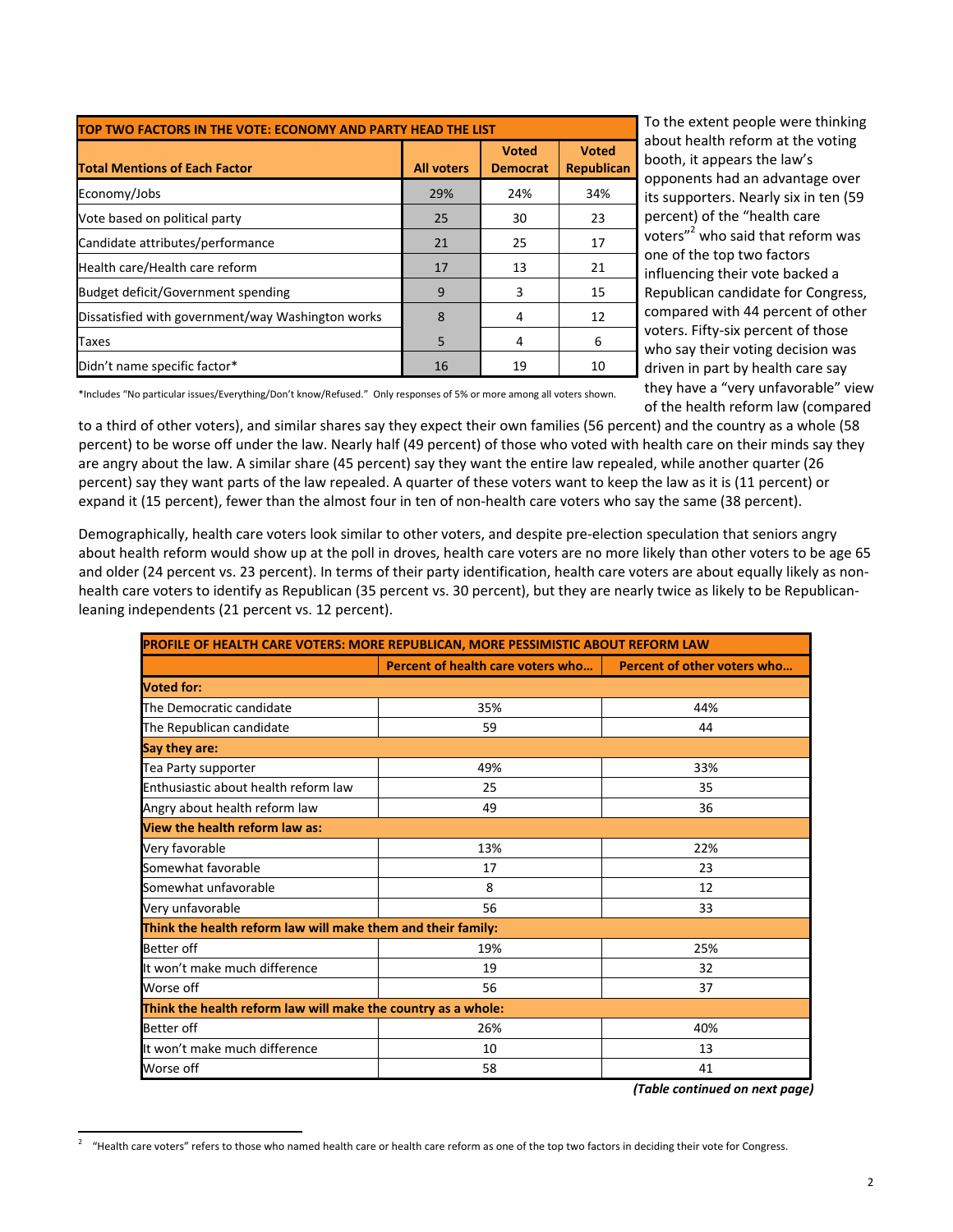### *(Table continued from previous page)*

|                                | Percent of health care voters who | Percent of other voters who |  |  |
|--------------------------------|-----------------------------------|-----------------------------|--|--|
| <b>Think lawmakers should:</b> |                                   |                             |  |  |
| Expand the law                 | 15%                               | 22%                         |  |  |
| Leave the law as is            | 11                                | 16                          |  |  |
| Repeal parts of the law        | 26                                | 24                          |  |  |
| Repeal the entire law          | 45                                | 29                          |  |  |
| Are age:                       |                                   |                             |  |  |
| 18-29                          | 10%                               | 8%                          |  |  |
| 30-49                          | 37                                | 35                          |  |  |
| 50-64                          | 28                                | 31                          |  |  |
| $65+$                          | 24                                | 23                          |  |  |
| Self-identify as a:            |                                   |                             |  |  |
| Democrat                       | 28%                               | 35%                         |  |  |
| Independent lean Democrat      | 6                                 | 10                          |  |  |
| Independent/Don't lean         | 10                                | 13                          |  |  |
| Independent lean Republican    | 21                                | 12                          |  |  |
| Republican                     | 35                                | 30                          |  |  |

Just about one in five voters (19 percent) say the candidates in their area discussed the health reform law "a lot" during their campaigns, and another three in ten say they discussed the law "some." Nearly half say the candidates discussed the health reform law "only a little" (30 percent) or "not at all" (15 percent). Republican voters (57 percent) are somewhat more likely than Democratic voters (45 percent) to say the candidates spent more than a little time discussing health reform during their campaigns.

# **TRACKING OPINIONS OF THE HEALTH REFORM LAW**

Overall, the public remains fairly evenly divided in their opinions of the health reform law. This month, 42 percent of the public holds a favorable view of the law, 40 percent have an unfavorable view, and 18 percent decline to offer an opinion on the law. But among those who voted in the midterm election, views tilt more negative, with 42 percent favorable and 49 percent unfavorable. Not surprisingly, views of the health reform law continue to divide sharply along partisan lines, with more than three‐quarters of Democratic voters saying they have a favorable view of the law and just over eight in ten Republican voters reporting an unfavorable view.



Among those with an unfavorable view of the health reform law, nearly half (45 percent) say their negative opinion is mainly driven by the specifics of what the health reform law does, while a third (33 percent) say it is more about what the health reform law says about the general direction of Washington.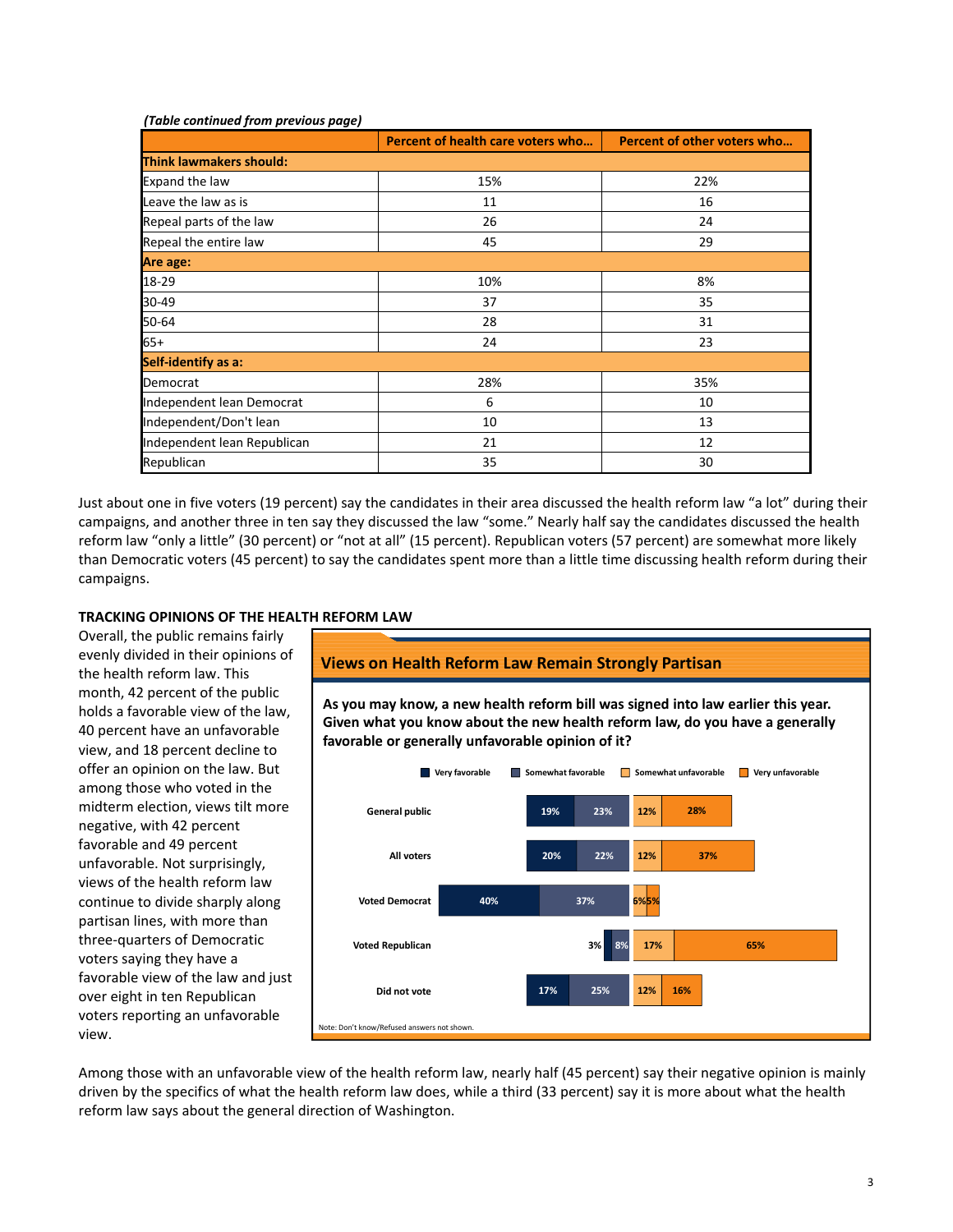

Just a quarter of the public (25 percent) now says they expect their own families to be better off under the health reform law, which is the lowest share since KFF began tracking this question. About a third each continue to think their own family will be worse off under the law (31 percent) or that it won't make much difference (34 percent). The public remains split on whether the country as a whole will be better (38 percent) or worse off (36 percent) under the law, while 16 percent say it won't make much difference.

At both ends of the emotional spectrum, roughly a third of the public overall continues to say they are "enthusiastic" (35 percent) and "angry" (32 percent)

about the health law. Not surprisingly, these emotions again divide along partisan lines, with 59 percent of Democratic voters feeling enthusiastic, and the same share of Republican voters feeling angry. As we've seen over the last few months, the vast majority (76 percent) of those who report feeling angry say they are more angry about the general direction in Washington, with health reform being one of many things upsetting them, while just a small share (22 percent) of this group says they are angry about health reform in particular.

The public continues to perceive the health reform law as complicated, with nearly half (52 percent) saying they are confused about the law. Confusion is particularly common among seniors; 57 percent of them say they are confused about the law, the highest of any age group.



While pundits and policymakers debate what the change in House leadership means for the future of the Patient Protection and Affordable Care Act, the public appears divided as to what should happen next. About half think the law should be repealed, either entirely (24 percent) or in part (25 percent), while four in ten think it should be left as is (19 percent) or expanded (21 percent).

Among those who voted in the midterm election, the partisan divide is once again clear: more than eight in ten Republican voters want to see the law repealed entirely (54 percent) or in part (30 percent), while two‐thirds of

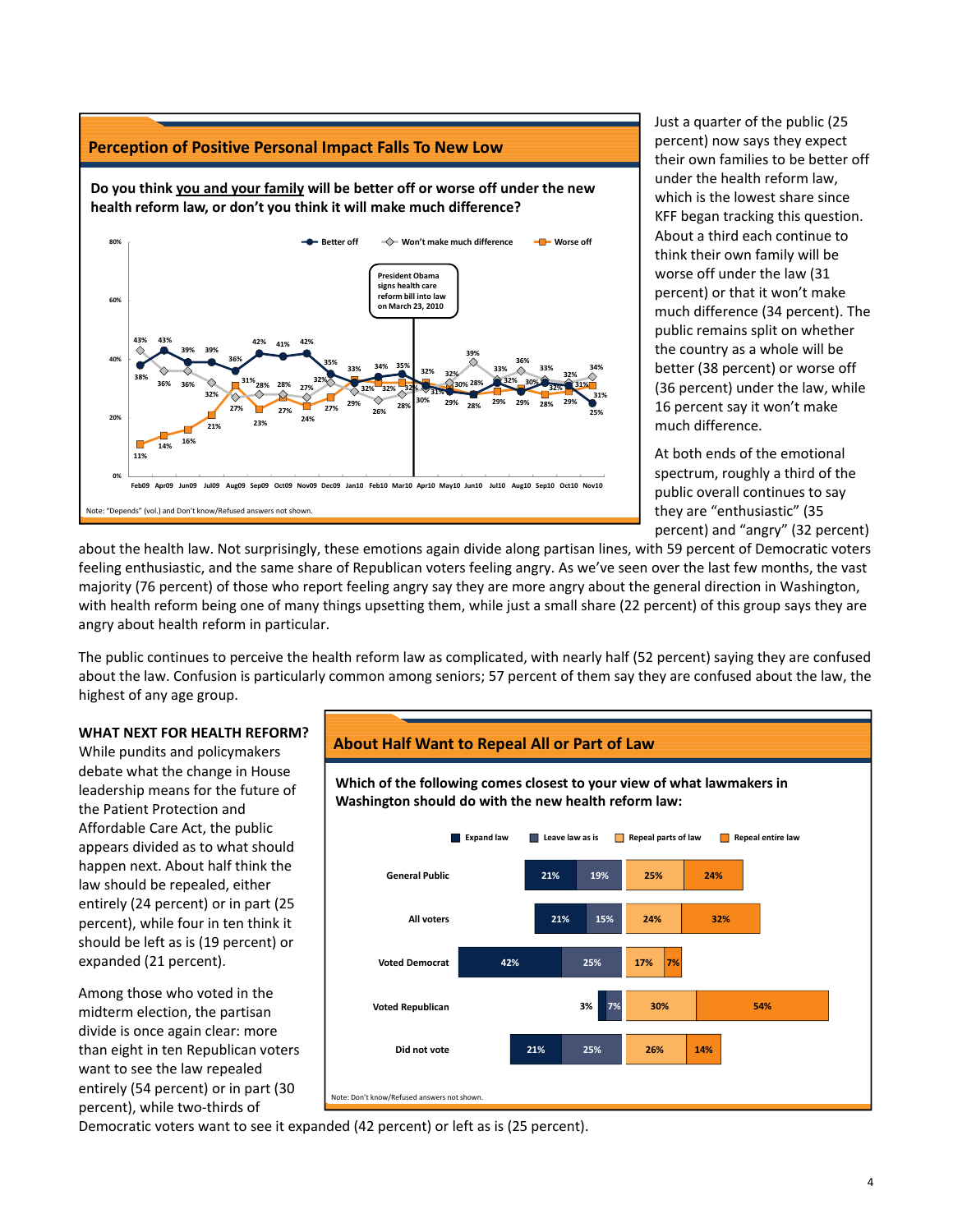Still, majorities of Americans, and in some cases, even majorities of Republican voters, want to keep many of the key provisions of the new law. For example, more than seven in ten say lawmakers should *keep* provisions that provide tax credits to small businesses (78 percent), gradually close the Medicare doughnut hole (72 percent), prohibit insurance companies from denying coverage based on pre-existing conditions (71 percent), and provide financial help to lower-income Americans to help them purchase coverage (71 percent). Fewer, but still more than half (54 percent), support keeping increases in the Medicare payroll tax on upper income Americans. The big exception among the provisions considered is the requirement that individuals have health insurance or else pay a fine, which two-thirds of Americans (68 percent) say they want to see repealed.

Large majorities of Democratic voters favor keeping each of the six provisions with the exception of the individual mandate, on which they tilt in favor of repeal (49 percent say repeal, 44 percent say keep). Among Republican voters, half or more say lawmakers should keep the prohibition on pre‐existing condition exclusions (61 percent), small business tax credits (59 percent), and the gradual closing of Medicare's doughnut hole (50 percent), while majorities want to repeal the Medicare payroll tax increase (69 percent) and financial help to low and moderate income Americans (54 percent). An overwhelming 88 percent of Republican voters want to repeal the individual mandate.

## **MEASURING SUPPORT FOR INDIVIDUAL PROVISIONS OF REFORM: DEMOCRATIC VOTERS BACK ALL EXCEPT INDIVIDUAL MANDATE; REPUBLICANS BACK THREE OF SIX**

|                                                                                                                                                                                                             | <b>General Public</b> |               | <b>Voted Democrat</b> |               | <b>Voted Republican</b> |               |
|-------------------------------------------------------------------------------------------------------------------------------------------------------------------------------------------------------------|-----------------------|---------------|-----------------------|---------------|-------------------------|---------------|
| <b>Element of Health Reform Law</b>                                                                                                                                                                         | <b>Keep</b>           | <b>Repeal</b> | <b>Keep</b>           | <b>Repeal</b> | <b>Keep</b>             | <b>Repeal</b> |
| The law provides tax credits to small<br>businesses that offer coverage to their<br>employees                                                                                                               | 78%                   | 18%           | 92%                   | 6%            | 59%                     | 36%           |
| The law gradually closes the Medicare<br>prescription drug "doughnut hole" or<br>coverage gap so seniors will no longer be<br>required to pay the full cost of their<br>medications when they reach the gap | 72                    | 22            | 87                    | 8             | 50                      | 41            |
| The law will provide financial help to low and<br>moderate income Americans who don't get<br>insurance through their jobs to help them<br>purchase coverage                                                 | 71                    | 24            | 85                    | 12            | 39                      | 54            |
| The law will prohibit insurance companies<br>from denying coverage because of a person's<br>medical history or health condition                                                                             | 71                    | 26            | 82                    | 16            | 61                      | 35            |
| The law will increase the Medicare payroll<br>tax on earnings for upper income Americans                                                                                                                    | 54                    | 39            | 75                    | 20            | 27                      | 69            |
| The law will require nearly all Americans to<br>have health insurance or else pay a fine                                                                                                                    | 27                    | 68            | 44                    | 49            | 9                       | 88            |

Some individual provisions remain quite popular even among those who say the entire law should be repealed. About half of those who say they want to repeal the entire law say lawmakers should keep provisions that provide tax credits to small businesses (51 percent) and prohibit pre‐existing condition denials (49 percent). More than four in ten (43 percent) of those supporting all-out repeal want to keep improved Medicare prescription drug benefits, and three in ten (31 percent) of this group wants to keep financial help for lower income Americans.